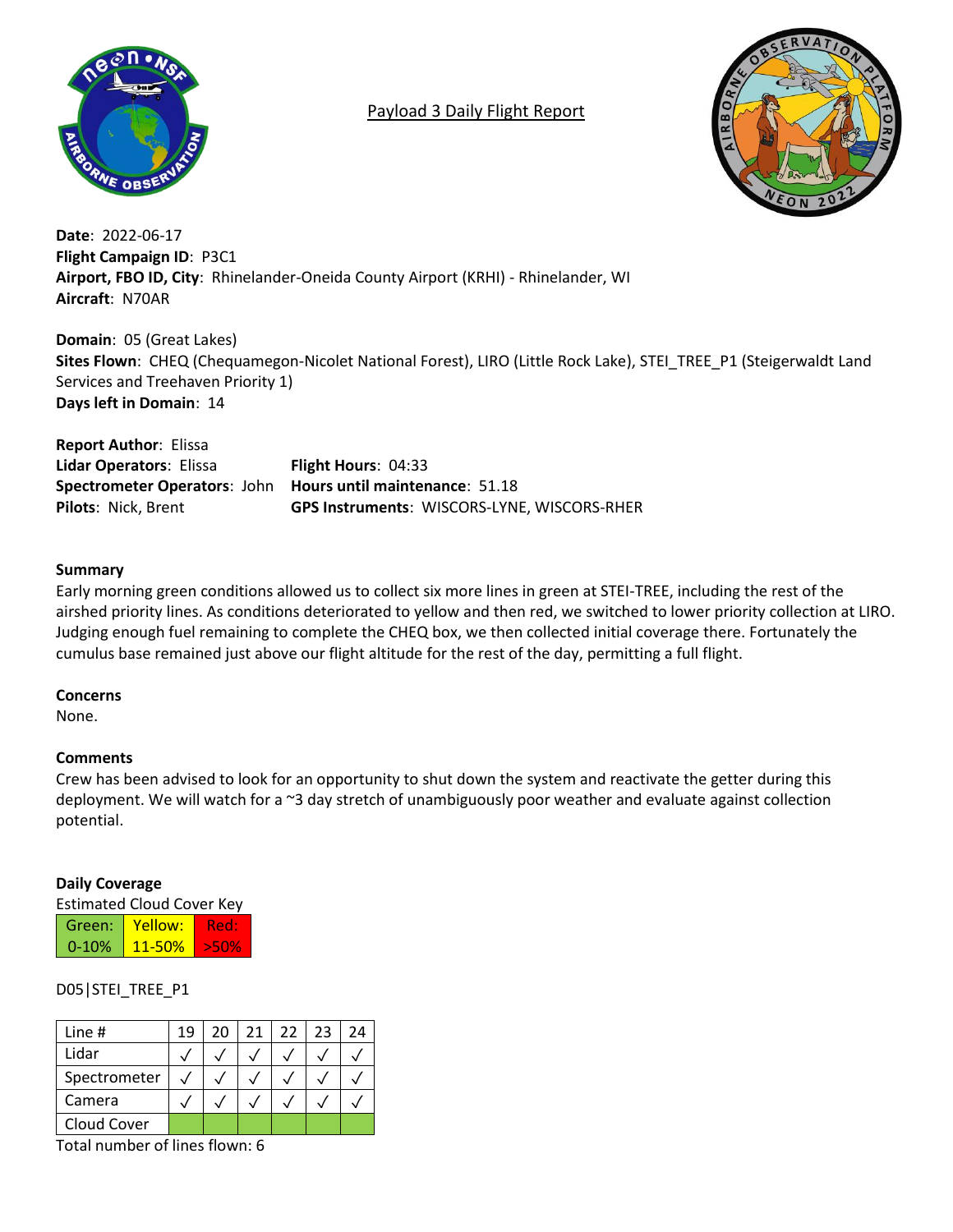# D05|LIRO

| Line #       |  |  |  |  |
|--------------|--|--|--|--|
| Lidar        |  |  |  |  |
| Spectrometer |  |  |  |  |
| Camera       |  |  |  |  |
| Cloud Cover  |  |  |  |  |

Total number of lines flown: 7

# D05|CHEQ

| Line #       | ر | כ | o | 8 | ۵<br>┘ | 10 | 11<br>ᆠᅶ | 1 ว<br>∸∠ | 13 | 14 | 15 | 16 | 17 |
|--------------|---|---|---|---|--------|----|----------|-----------|----|----|----|----|----|
| Lidar        |   |   |   |   |        |    | ◡        |           |    |    |    |    |    |
| Spectrometer |   |   |   |   |        | √  | √        |           |    |    |    |    |    |
| Camera       |   |   |   |   |        |    |          |           |    |    |    |    |    |
| Cloud Cover  |   |   |   |   |        |    |          |           |    |    |    |    |    |

Total number of lines flown: 16

# **Flight Screenshots**

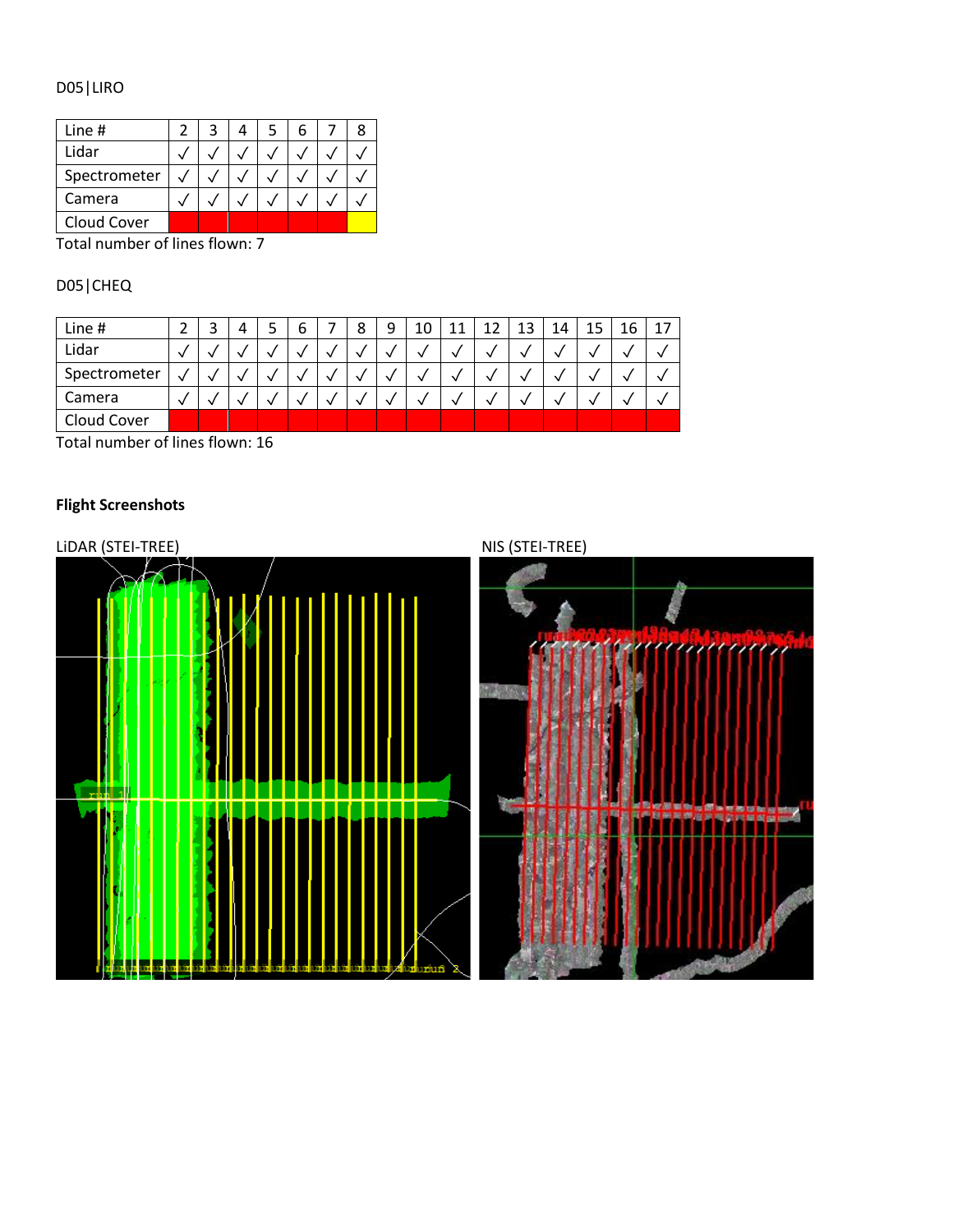

LIDAR (CHEQ) NIS (CHEQ)



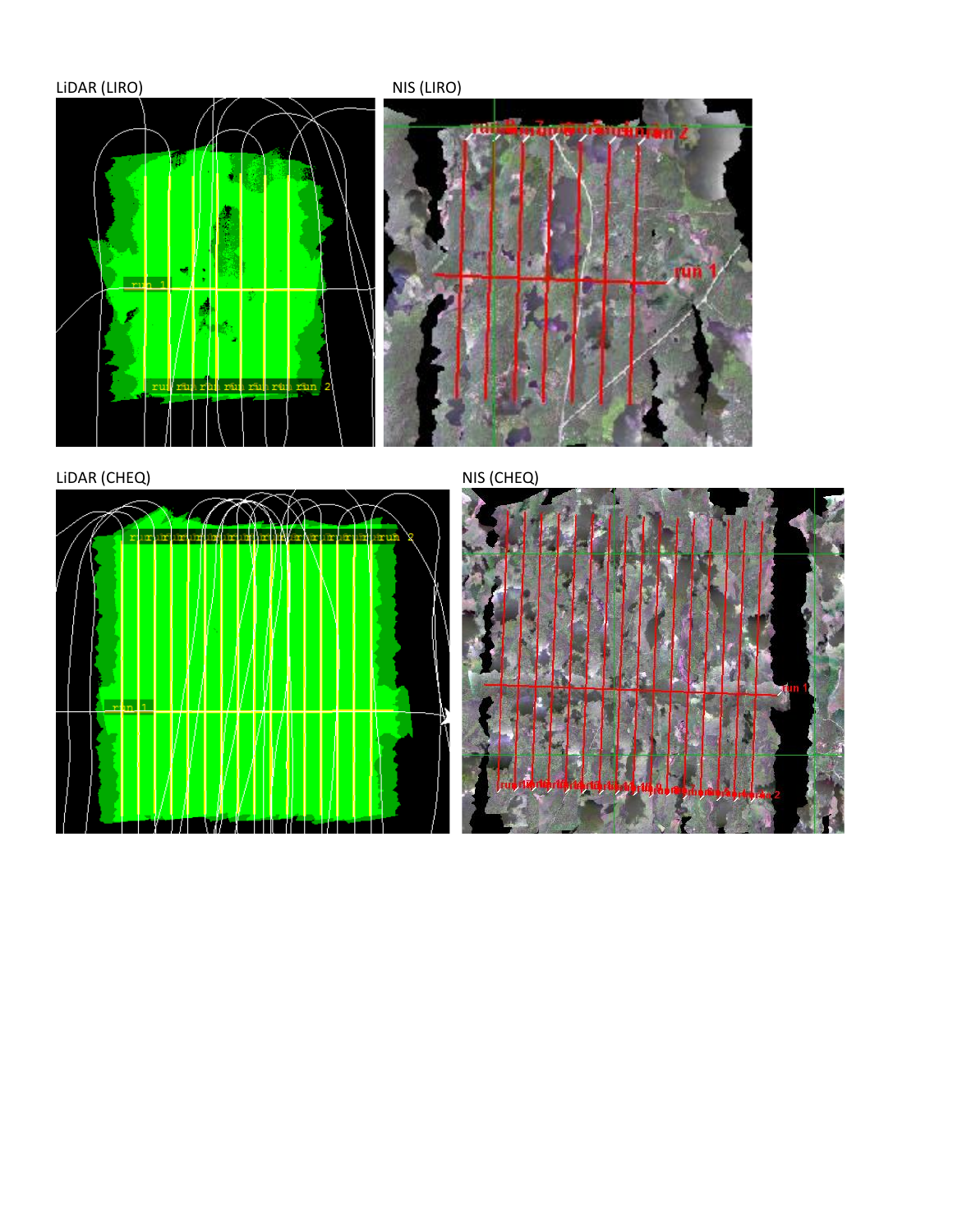#### **Pictures**



No end to shadows in sight over the Northwoods today. Photo by Elissa.

#### **Cumulative Domain Coverage**

#### D05|CHEQ (Chequamegon-Nicolet National Forest)

2 3 4 5 6 7 8 9 10 11 12 13 14 15 16 17

Flown: 100% (16/16) Green: 0% (0/16) Yellow: 0% (0/16) Red: 100% (16/16)

D05|LIRO (Little Rock Lake)

3 4 5 6 7 8 Flown: 100% (7/7) Green: 0% (0/7) Yellow: 14% (1/7)

Red: 86% (6/7)

D05|STEI\_TREE\_P1 (Steigerwaldt Land Services and Treehaven Priority 1)

|  |            |  |  |  |  |  |  |  | $2 \mid 3 \mid 4 \mid 5 \mid 6 \mid 7 \mid 8 \mid 9 \mid 10 \mid 11 \mid 12 \mid 13 \mid 14 \mid 15 \mid 16 \mid 17 \mid 18 \mid 19 \mid 20 \mid 21$ |  |
|--|------------|--|--|--|--|--|--|--|------------------------------------------------------------------------------------------------------------------------------------------------------|--|
|  | $\sqrt{2}$ |  |  |  |  |  |  |  |                                                                                                                                                      |  |

22 23 24 25 26 Flown: 32% (8/25) Green: 32% (8/25) Yellow: 0% (0/25) Red: 0% (0/25)

D05|STEI\_TREE\_P2 (Steigerwaldt Land Services and Treehaven Priority 2)

27 28 29 30 31 32 33 34 35 36 37 38 39 40 41 42 43 44

Flown: 100% (18/18) Green: 0% (0/18) Yellow: 17% (3/18) Red: 83% (15/18)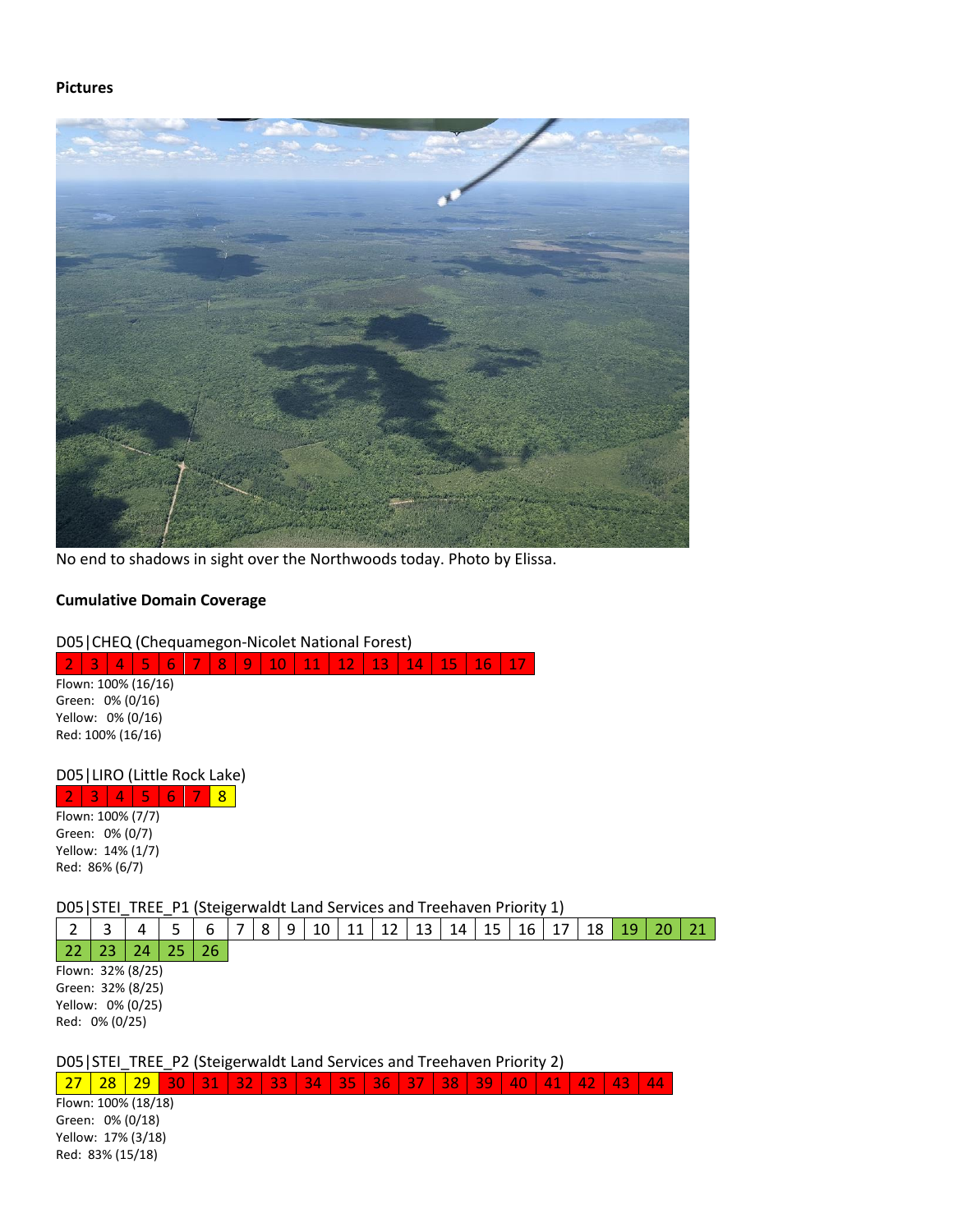D05|UNDE (University of Notre Dame Environmental Research Center)

| ∸                 |                  |           |  |    |  | 8  | 9  | 10 | 11 | 12 | 13 | 14 | 15 | 16 | 18 | 19 |  | 21 |
|-------------------|------------------|-----------|--|----|--|----|----|----|----|----|----|----|----|----|----|----|--|----|
| 22                |                  | <u>າ4</u> |  | 26 |  | 28 | 29 |    |    |    |    |    |    |    |    |    |  |    |
| Flown: 0% (0/28)  |                  |           |  |    |  |    |    |    |    |    |    |    |    |    |    |    |  |    |
|                   | Green: 0% (0/28) |           |  |    |  |    |    |    |    |    |    |    |    |    |    |    |  |    |
| Yellow: 0% (0/28) |                  |           |  |    |  |    |    |    |    |    |    |    |    |    |    |    |  |    |
| Red: 0% (0/28)    |                  |           |  |    |  |    |    |    |    |    |    |    |    |    |    |    |  |    |

### **Weather Forecast**

Rhinelander, WI (KRHI, STEI-TREE)



## Boulder Junction, WI (UNDE)

| Sat 6/18        | Sun 6/19          | Mon 6/20              | Tue 6/21             | Wed 6/22             | Thu 6/23            | Fri 6/24                   |
|-----------------|-------------------|-----------------------|----------------------|----------------------|---------------------|----------------------------|
| 72°   53°F      | 79°   66°F        | 92°   72°F            | 89°   59°F           | 79°   58°F           | 82°   60°F          | 83°   58°F                 |
|                 |                   |                       |                      |                      |                     |                            |
| Partly Cloudy   | <b>AM Showers</b> | <b>Partly Cloudy</b>  | <b>Partly Cloudy</b> | <b>Partly Cloudy</b> | <b>Mostly Sunny</b> | Isolated                   |
| $0$ in          | $0.26$ in         | $0$ in                | $0$ in               | $0$ in               | $0$ in              | Thunderstorms<br>$0.17$ in |
|                 |                   |                       |                      |                      |                     |                            |
| Cloud Cover (%) |                   | Chance of Precip. (%) |                      |                      |                     |                            |

source: wunderground.com